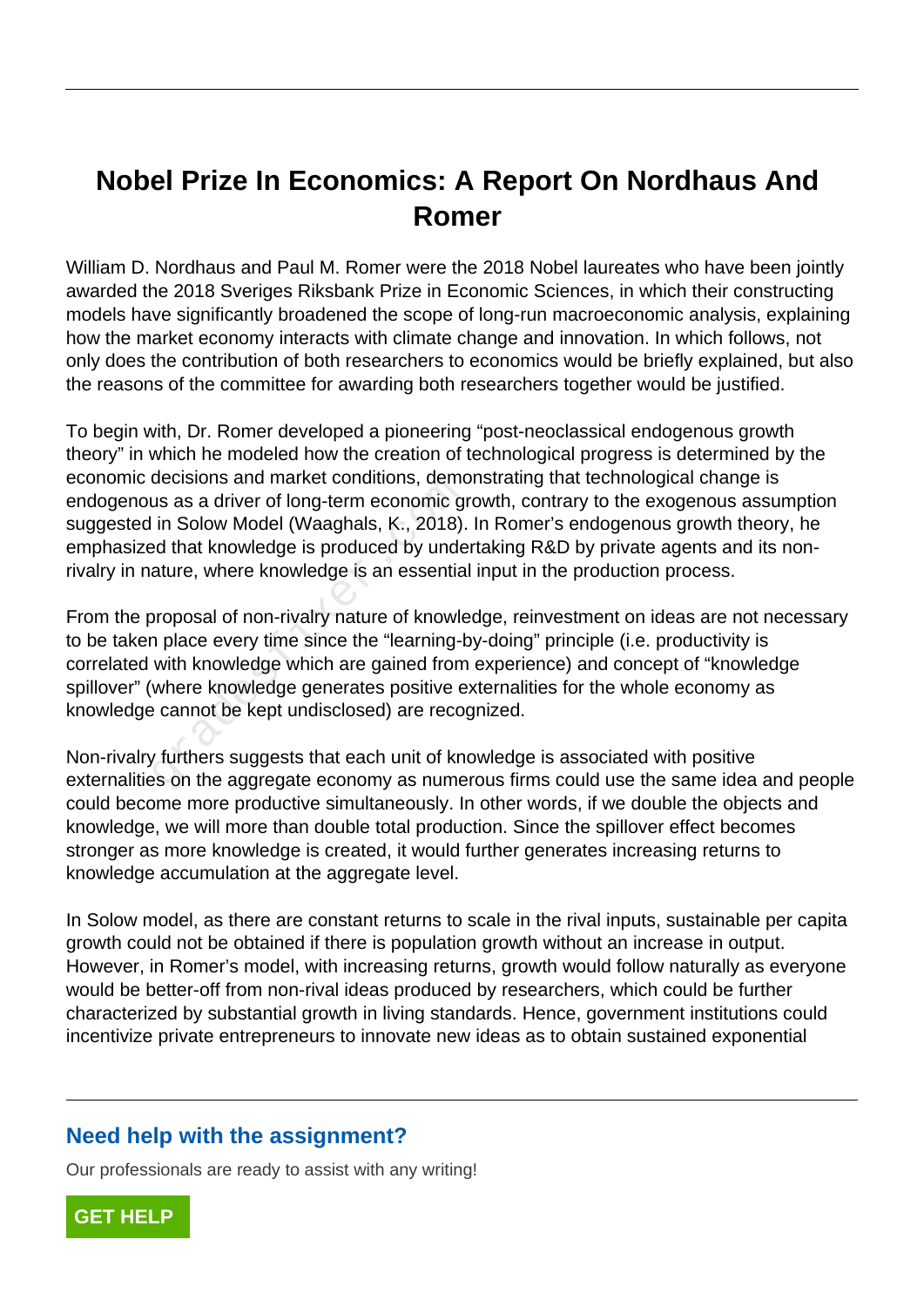growth.

Since a constant exponential growth rate of knowledge is proportional to the amount of research effort (i.e. one of Romer's main assumptions for the intuition behind the model), the importance of entrepreneurships and researchers have been emphasized; and implementation of policies that affects their efforts such as taxation, research funding and education would be potentially influential towards the long-run prospects of the economy.

He has demonstrated a deep insight into regulations and policies that encourage new ideas and long-term prosperity in which a well-regulated market and policy interventions (such as R&D subsidies and patent regulation) are crucial to R&D and technological creation, as well as longrun growth not just within a country but globally.

For example, poor countries might improve their underlying performance if they concentrate on supply-side measures such as R&D, innovation and skills.

Since low stock of knowledge could be identified in poor countries, low marginal return to new knowledge creation would not incentivize private agents to participate in R&D investment, in which the country might be trapped in stagnation and poverty. Meanwhile for those relatively advanced economies with considerable pre-existing knowledge capital, a persistent increasing growth rate could be observed. The theory proposed by Romer disproved the convergence hypothesis in the Solow growth model where poorer countries are predicted to experience a faster growth rate and able to catch up with the richer economies. stock of knowledge could be identified<br>
exercise creation would not incentivize private<br>
country might be trapped in stagnation<br>
economies with considerable pre-exist<br>
e could be observed. The theory propo<br>
is in the Solow

Although Romer's proposed theory imposed several challenging views on the understanding of the neoclassical growth theory, it could be explained by different assumption taken for the role of government in two models. In Neoclassical growth model, presumptions of perfect market and rational agents are grounded in which the role of the government intervenes on long-run growth is not taken into account. Meanwhile for Romer's, government intervention is necessitated to create incentives for private agents to engage in R&D under the presence of positive externalities from knowledge creation, which establish the importance of effective government policies.

Under the increasing returns with non-rivalry nature in Romer's model, a perfectly competitive equilibrium with no externalities could not be obtained since private initiatives in knowledge creation could not be fully rewarded and monopoly profits from costly knowledge creation could not be sustained under perfect competition. Whereas in Romer's model, he emphasized the importance of imperfect competition and externalities towards the knowledge (Jones, C.I., 2019). In particular, excludability of knowledge create could be assured by patenting and establish long-run monopoly profit, which might incentivize private firms to involve in costly R&D

### **Need help with the assignment?**

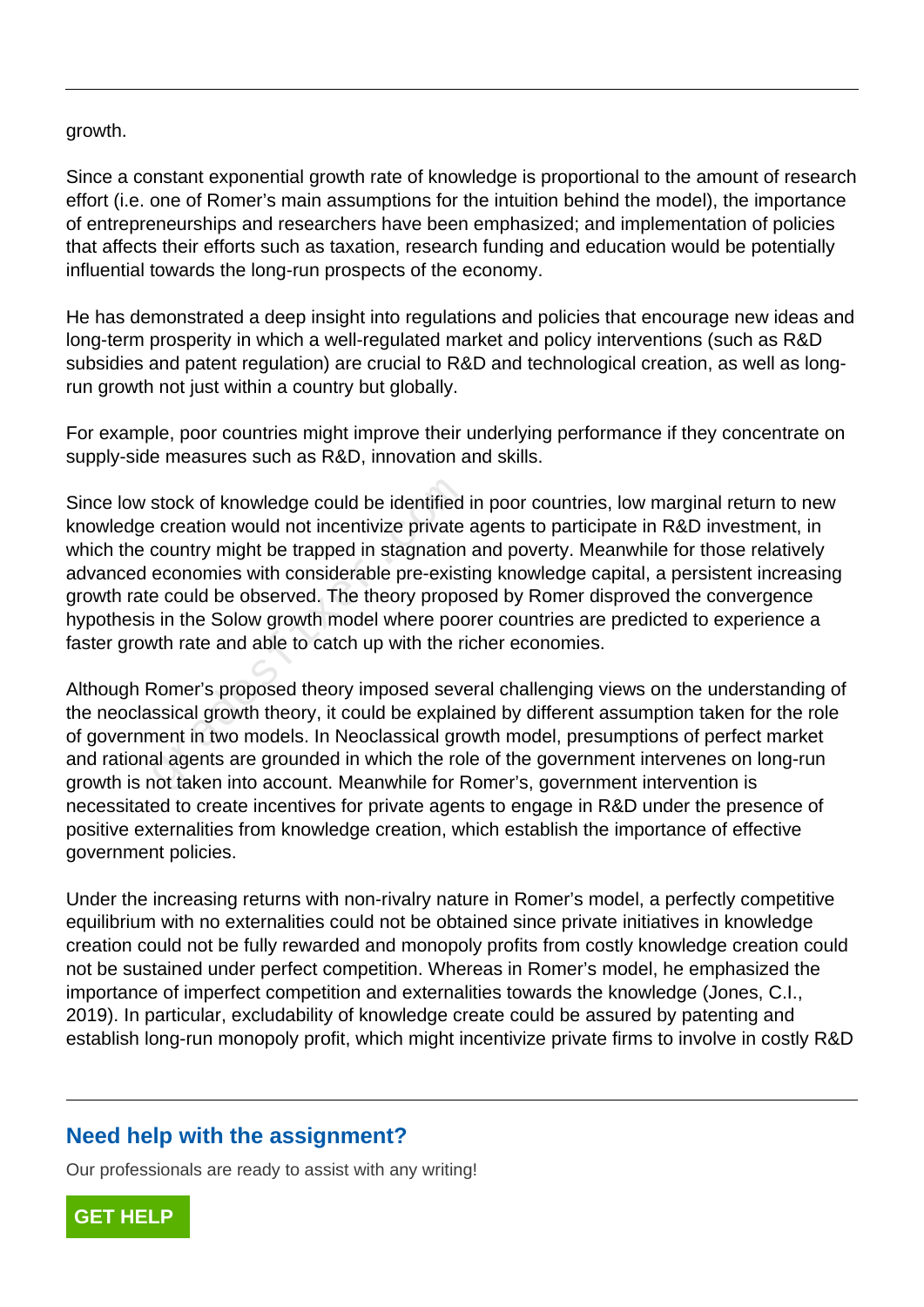activities. With non-rivalry nature of knowledge and spillover effects, knowledge creation would benefit all producers in long-run in terms of stock of knowledge and reduced marginal costs of new innovation.

Although questions about whether countries with higher population growth rate is necessarily to have better economic performance have been raised and some declines in countries' growth rates could be observed in recent years, Romer's model helps us to better understand how discovery of new ideas are essential to boost growth in a cumulative fashion, as well as helps explaining the discrepancy between the Solow model and reality (i.e. convergence controversy).

For Nordhaus, he has created an Integrated Assessment Model (IAM) by integrating theories and empirical results from physics, chemistry and economics, where the interactions between the global climate and the social economy are being explored, and estimate the possible consequences of climate policy interventions such as carbon taxes.

Not only does he associate climate change into economic analysis by assessing the costs and benefits of CO2 reduction, but he also develops a modeling tool that can quantify carbon prices for a widely applied policy framework, which he helps the global economy converging towards a more sustainable long-term growth.

As shown in Equation 5, Nordhaus managed to illustrate the cost-benefit approach to climate policy and defined the optimal carbon pollution price which is denoted as q(t), in which the optimal carbon tax should be implemented at q(t) dollars per ton where the marginal abatement cost is equal to the present value of marginal damage from another ton of CO2 emission. In other words, it could be expressed as the social cost of carbon emission. bes he associate climate change into e<br>CO2 reduction, but he also develops a<br>y applied policy framework, which he h<br>ainable long-term growth.<br>in Equation 5, Nordhaus managed to il<br>defined the optimal carbon pollution pr<br>rb

Furthermore, Nordhaus kept refining his model and introduced Dynamic Integrated model of Climate and the Economy (DICE) as a maximizing social welfare function, where ? captures the degree of curvature in the utility function, and ? defines the pure rate of social time preference. As both parameters are highly accountable to determine the rate of willingness of trading-off their present consumptions against future with different income levels in economy, social preferences and opportunity costs of investment on alternative aspects (e.g. health or technological research) versus climate abatement could be reflected after parameters calibration with empirical savings and interest rates observations.

Although there were obstacles in measuring the environmental damage since it is thought as a "stock" while GDP is a "flow", Nordhaus is still able to study the concepts of "green accounting" and outline the unintended side effect of environmental degradation against economic growth (Cowen, T., 2018). Meanwhile, Nordhaus has argued that environmental issues should be considered as "global public good" such as national defense and international

# **Need help with the assignment?**

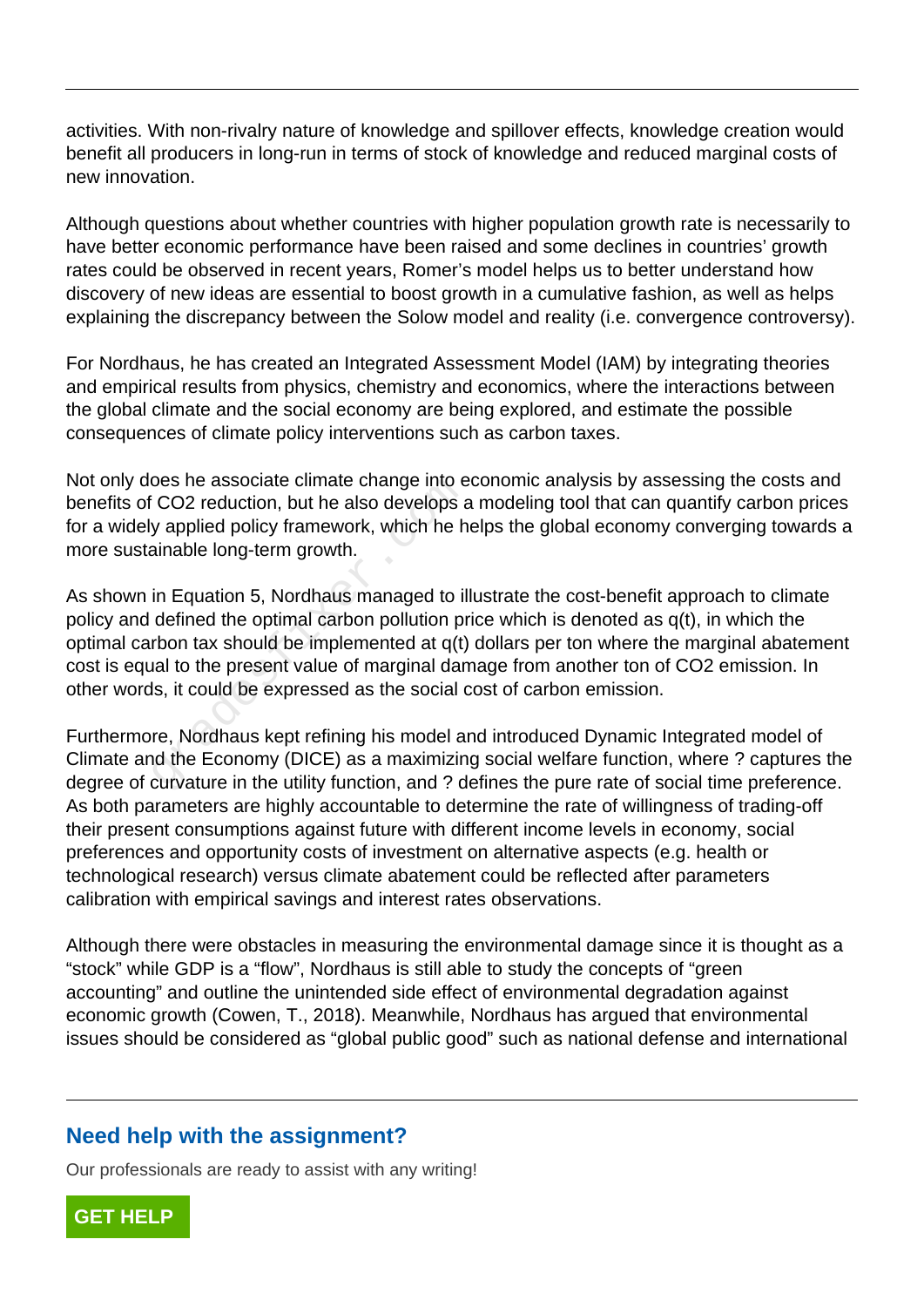trade, and be well-regulated under either quantity oriented market approaches and tax or pricebased regimes, but not through a command-and-control regulation.

Indeed, a global carbon tax on the use of burning fossil fuels is thought to be the best remedy for such negative externalities, where the fundamental cause of rising temperature could be traded and taxed. By doing so, not only could the greenhouse gas emission be reduced, but also the free-rider phenomenon could be avoided (JewishWebSight. 2018). Besides, since higher prices will motivate firms and consumers to substitutes from carbon-based products, investment on renewables technologies would be incentivized in the economy as to make their alternative products competitive in the market, in which further results in a lower emission and new low-carbon technologies developed in global (Gleckman, H., 2018). Besides, if equalization of carbon prices is implemented across participating countries, then it is easy for enforcement since tariffs or border tax adjustments are not necessary among participants. Despite of opportunities exist for any countries to increase its coal subsidies or reduce diesel fuel taxes in order to try offsetting their carbon tax, poor incentive to reduce carbon emission would just put everyone risking in suffer the consequences.

Moreover, a carbon tax might be preferable for those countries that suffer from budget deficit such as United States. The additional tax revenue from CO2 tax might be able to replace some existed policies that pursue the reduced-usage of fossil fuel as well (Gleckman, H., 2018). Meanwhile, a bundle of financial and technological supports in helping low-carbon technology adoption and a substitution of carbon tax for other taxes are essential to induce low-income countries to participate the emissions reductions scheme and allow them to grow. isking in suiter the consequences.<br>a carbon tax might be preferable for the<br>inted States. The additional tax revenu-<br>licies that pursue the reduced-usage of<br>e, a bundle of financial and technologic.<br>Ind a substitution of c

In order to meet the target (i.e. the world must reduce half of the net CO2 by 2030 and eliminate them by 2050) set by the UN'S Intergovernmental Panel on Climate Change, Nordhaus is relatively uncertain about whether a direct carbon tax or a cap-and-trade system would deliver the most efficient outcome, Besides, a Coaliton-DICE (C-DICE) model is developed by Nordaus in which a global climate club is also suggested as an alternative approach in order to protect the climate and maintain the planet's livability. Members in the coalition could participate the agreement conference about the international target carbon price, while the countries that denied joining the club would be penalized through harsh tariffs on all imported goods imposed by club members, and if the opportunity cost of rejection of becoming a member were high enough, then most countries would join the club and incorporate to reduce greenhouse gas emissions and maintain a sustainable long-term growth.

In terms of the reasons why they are jointly awarded together, due to DICE model is developed based on Solow exogenous growth model (i.e. treats technological change as exogenous), which might allow Romer to interpret endogenous technological change (i.e. R&D investments and learning?by?doing principle) and reveal altogether different climate policy approach from

# **Need help with the assignment?**